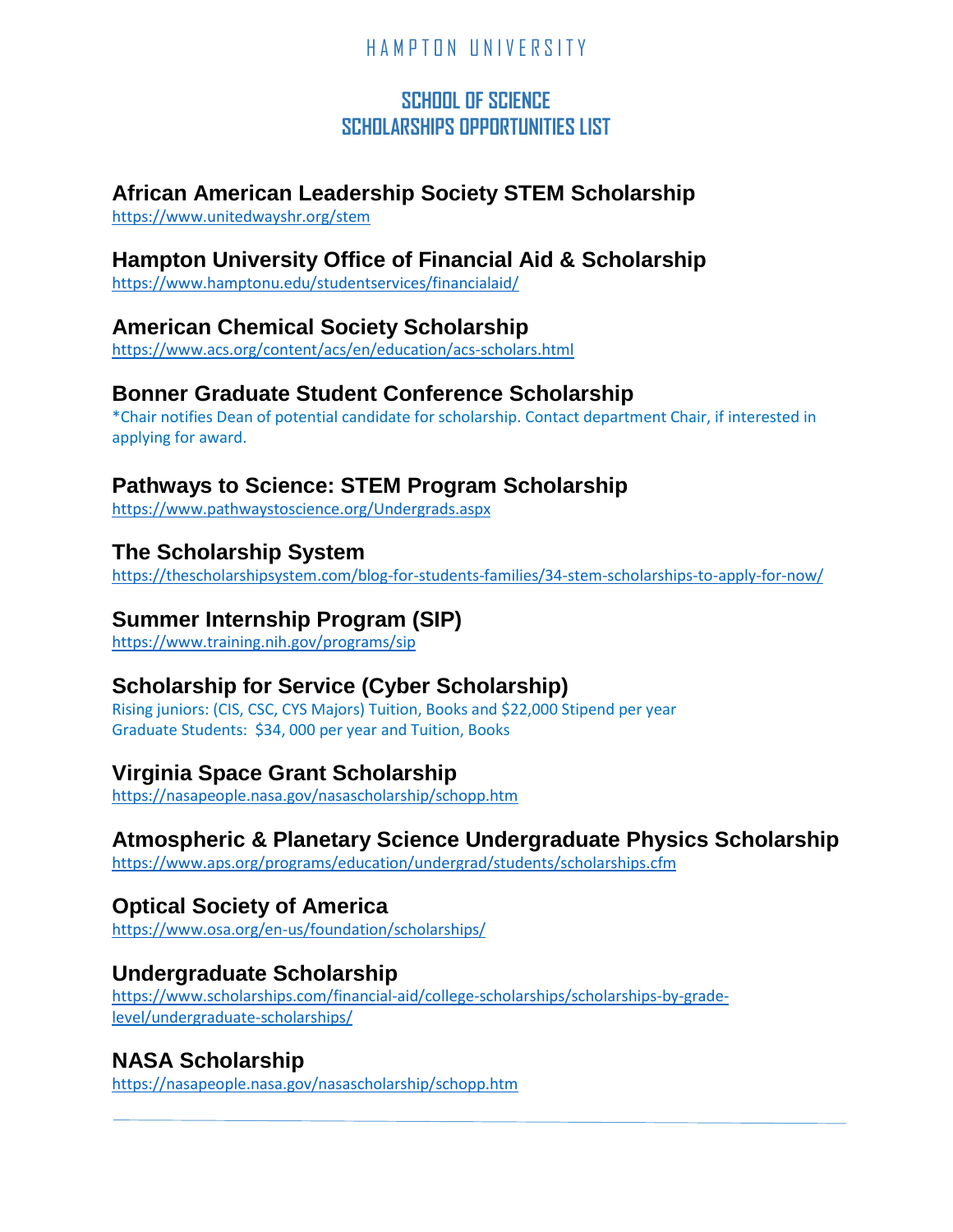#### **American Meteorological Society Graduate Resources**

<https://www.ametsoc.org/index.cfm/ams/information-for/students/ams-scholarships-and-fellowships/>

### **Fred Johnson Memorial Scholarships**

[http://www.nationalcattlemensfoundation.org](http://www.nationalcattlemensfoundation.org/) 

### **Ciba Travel Awards in Green Chemistry**

<http://www.acs.org/content/acs/en/funding-and-awards>

## **Society of Flavor Chemists Graduate Scholarship**

[https:///flavorchemists.com/awards](https://flavorchemists.com/awards)

## **American Geophysical Union Horton Research Grant**

<http://honors.agu.org/research-grants-and-awards/>

#### **American Speech-Language-Hearing Foundation Graduate Student Scholarship**

<https://www.ashfoundation.org/apply/#Scholarships>

## **STEM Pathway to Science Funding**

<http://www.pathwaystoscience.org/grad.aspx>

#### **McNair Scholars Program**

<http://mcnairsholars.com/funding/>

## **SWE Past Presidents Scholarship**

<https://scholarships.swe.org/applications/login.asp>

## **Armed Forces Communications and Electronics Association Ralph W. Shrader Diversity Scholarships**

<https://www.afeea.org/education/scholarships/graduate/STEMMajorScholarship.asp>

### **Google Scholarships**

<https://www.google.com/edu/scholarships/he-generation-google-scholarship/>

### **Print and Graphics Scholarship Foundation**

[https://pgsf.org/#](https://pgsf.org/)

### **Mathematics Graduate Course Work Scholarships**

[www.nctm.org](http://www.nctm.org/)

### **Graduate Scholarship for Women**

<http://www.scholarshipsforwomen.net/science/>

### **Environmental Science Scholarships**

<http://www.envirnmentalscience.org/scholarships>